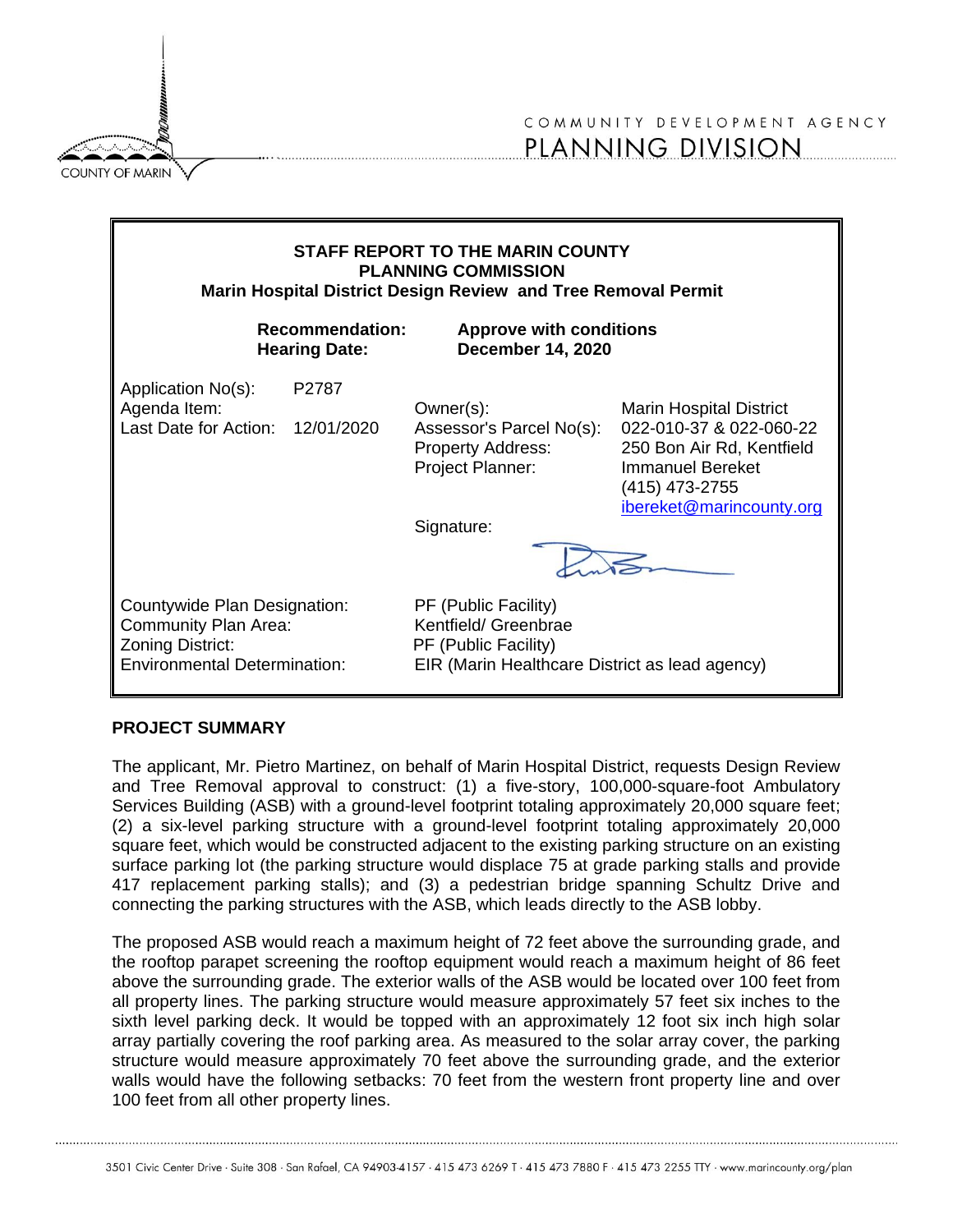The pedestrian bridge would consist of mainly steel and concrete and would span a distance of approximately 140 feet from the proposed parking structure to the second level of the proposed ABS, with a 16-foot clearance from the grade below. It would be 12 feet in width and would be painted white to match the color scheme throughout the hospital campus. Other improvements would also be entailed in this phase, including site grading (roughly 2,300 cubic yards of cut and 1,000 cubic yards of fill) to accommodate the new parking garage and ASB, tree removal, onand off-site landscaping, lighting, and wayfinding and identification signs. Landscaping would feature a combination of a variety of ground cover shrubs, ornamental trees, and maple trees, which and would be planted on-site as well as in a planting strip between the sidewalk and Bon Air Road as well as and the median on Bon Air Road. The project would remove trees that are located on areas where the proposed garage and ASB would be constructed. Additionally, trees that are in fair to poor health throughout the campisu parking lot would be removed and replaced with native trees. A total of 71 trees would be removed, of which five are marked as protected/heritage trees. Of those five protected/heritage trees, only two qualify as being in "good" and "fair health" and require replacement. The project will exceed this requirement by providing a total of 21 new trees, including Coast Live Oak, Redwood and Western Redbuds.

#### **PROJECT SETTING**

Characteristics of the site and surrounding area are summarized below:

| <b>Total Lot Area:</b>        | 20.2 acres.                                                                                          |
|-------------------------------|------------------------------------------------------------------------------------------------------|
| <b>Adjacent Land Uses:</b>    | Residential, institutional, commercial, and public park                                              |
| <b>Topography and Slope:</b>  | Varies from level to a steep hillside                                                                |
| <b>Existing Vegetation:</b>   | Mixed oak and bay woodland; institutional landscaping and<br>landscaped ornamental trees and shrubs. |
| <b>Environmental Hazards:</b> | The project area lies within a region of California that contains                                    |
|                               | many active and potentially active faults and is considered an area                                  |
|                               | of high seismic activity, as identified in the Environmental Impact                                  |
|                               | Report, that the Hospital District prepared for the project.                                         |

The site of the current development phase is located on the north and northwestern portion of the Marin General Hospital campus. The majority of the project site is relatively flat because most of the site was previously leveled to accommodate development. The elevation across most of the site ranges from 10 to 20 feet above mean sea level and a small hill to the southeast of the central and west wing that is currently used as a terraced garden rises to 45 feet above mean sea level. The western side of the project site includes the portions of Bon Air Hill, which continues to the west and is characterized by hilly oak woodlands that rise steeply from an elevation of about 50 feet to an elevation of 130 feet above mean sea level. Eroded gullies and other characteristics of the hillside portion of the site suggest that it is situated within a natural drainage swale that was graded sometime in the past by cutting and filling the northeast and southwest portions of the lot. As a result, drainage onsite is generally directed from east to west and from north to south.

#### **BACKGROUND**

The Healthcare District (formerly the Marin Hospital District) campus is a licensed acute care facility. As a care facility, the Marin Healthcare District is required to meet the Alfred E. Alquist Hospital Facilities Seismic Safety Act of 1994 (SB 1953), which requires all hospital facilities to meet new seismic standards based on the ability of specific buildings to "resist, insofar as practical, the forces generated by earthquakes, gravity, and winds" so that the care facilities are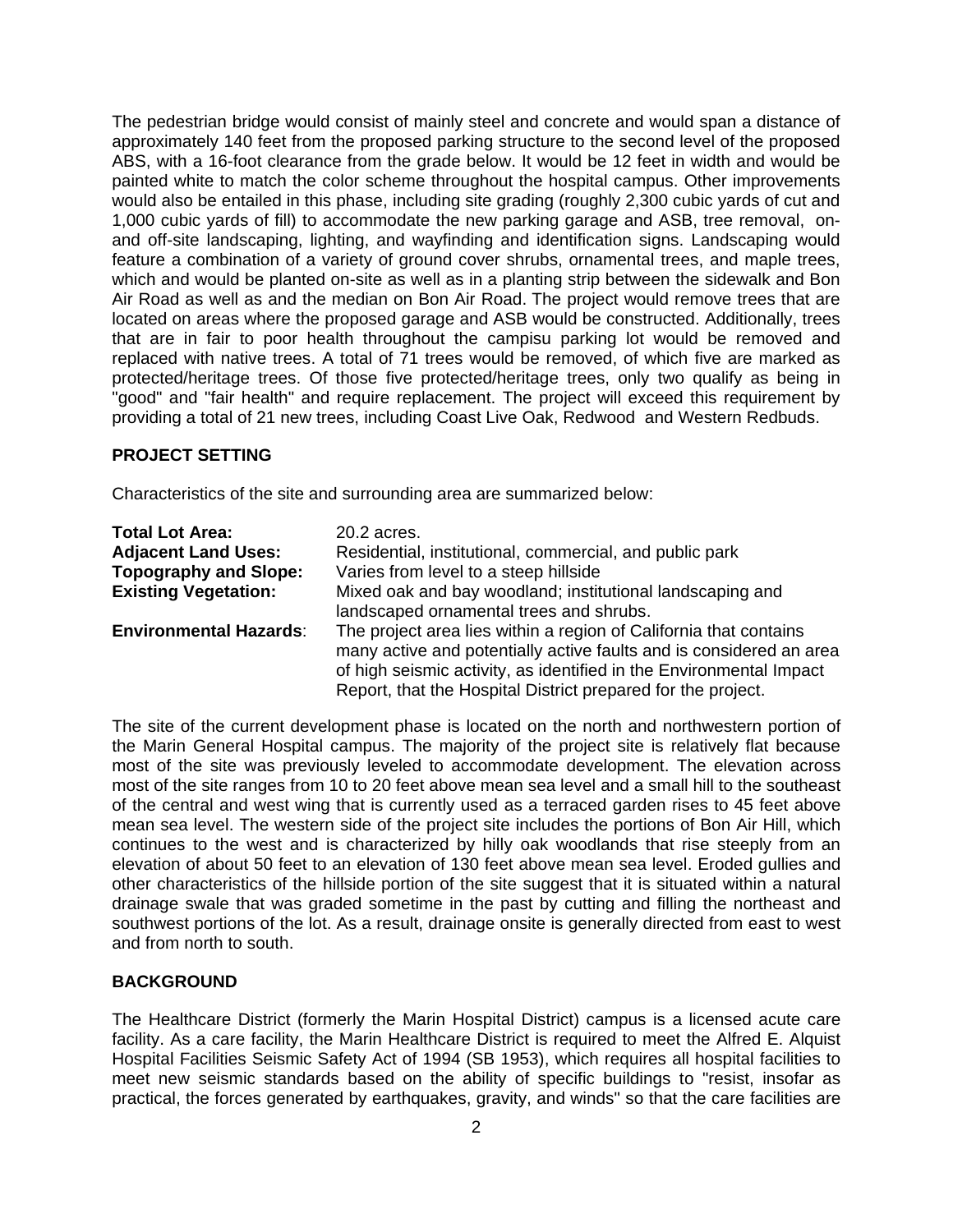reasonably capable of providing services to the public after a disaster. SB 1953 requires that both structural and non-structural elements of existing hospitals meet these new standards, either through retrofit or replacement. The Office of Statewide Health Planning and Development (OSHPD) is responsible for carrying out the Alfred E. Alquist Hospital Facilities Seismic Safety Act.

The "Hillside Garage" phase of the project was approved first, and the "Make Ready" portion of the project was approved second, and both are now constructed. The Planning Commission approved the hospital replacement building in 2016, and construction was completed in 2019, and this new building is now occupied. The Planning Commission approved the West Wing Addition and associated site improvements in 2019, and the applicant is currently in the permit review process with the OSHPD. Construction is anticipated to commence in late 2021, and completion is completion in 2023, possibly 2024.

The Healthcare District approved an EIR for the whole of the hospital project in 2012, and then completed two subsequent addenda to the EIR to cover changes from the original project. The first addendum covered relocating the parking garage proposed initially next to Bon Air Road to its hillside location, and the second covered the changes to the location and design of the main entrance to the campus and construction of the hospital replacement building. The current project is the last phase of development covered by the EIR.

Although the project EIR analysis included the ASB and the garage structures, neither are subject to requirements of the OSHPD nor required by the Alfred E. Alquist Hospital Facilities Seismic Safety Act. The ASB would provide medical offices and house ambulatory services that are not required to be in OSHPD-compliant space, while the parking structure would facilitate convenient patient and visitor access. The location of the ASB within the hospital campus, nonetheless, would ensure that the ASB functions as an integral component of the hospital and other existing medical facilities on the campus, including the Community Mental Health Building located northeast of the Ambulatory Services Building. Further, as the doctors who have offices in the ASB would frequently move from office to hospital facilities for pre-surgery and postsurgery in-patient care and emergency surgeries, the ASB location on the hospital grounds would increase in-patient safety and care. The hospital does not intend to lease space in the ASB to non-hospital affiliated medical practices. The County retains discretionary reviewing authority over the current projects.

Upon receipt of this application on March 5, 2020, the project was transmitted to the Department of Public Works (DPW), Fire Department, Marin Transit District, the Kentfield Planning Advisory Board (KPAB) and the Ross Valley Sanitary District. On March 31, 2020, the application was deemed incomplete, pending responses to the Department of Public Works. The applicant submitted revised materials on May 1, 2020, which were promptly recirculated to all reviewing agencies. On May 20, 2020, KPAB held a meeting and requested clarifications and additional information related to light emissions from the parking lot, signage, noise reduction measures and requested a demonstration of the project's compliance with the Kentfield/Greenbrae Community Plan as related to landscaping policies that mandate 50 percent of the paved area be shaded at mid-day within 15 years of planting. The application was deemed incomplete on May 28, 2020.

The applicant resubmitted plans on June 30, 2020. The revised plans were recirculated to all reviewing agencies, including the KPAB. On July 22, 2020, the KPAB held a public meeting and provided a recommendation for approval. While recommending approval and commending the applicant for addressing noise and light concerns expressed at the previous meeting, KPAB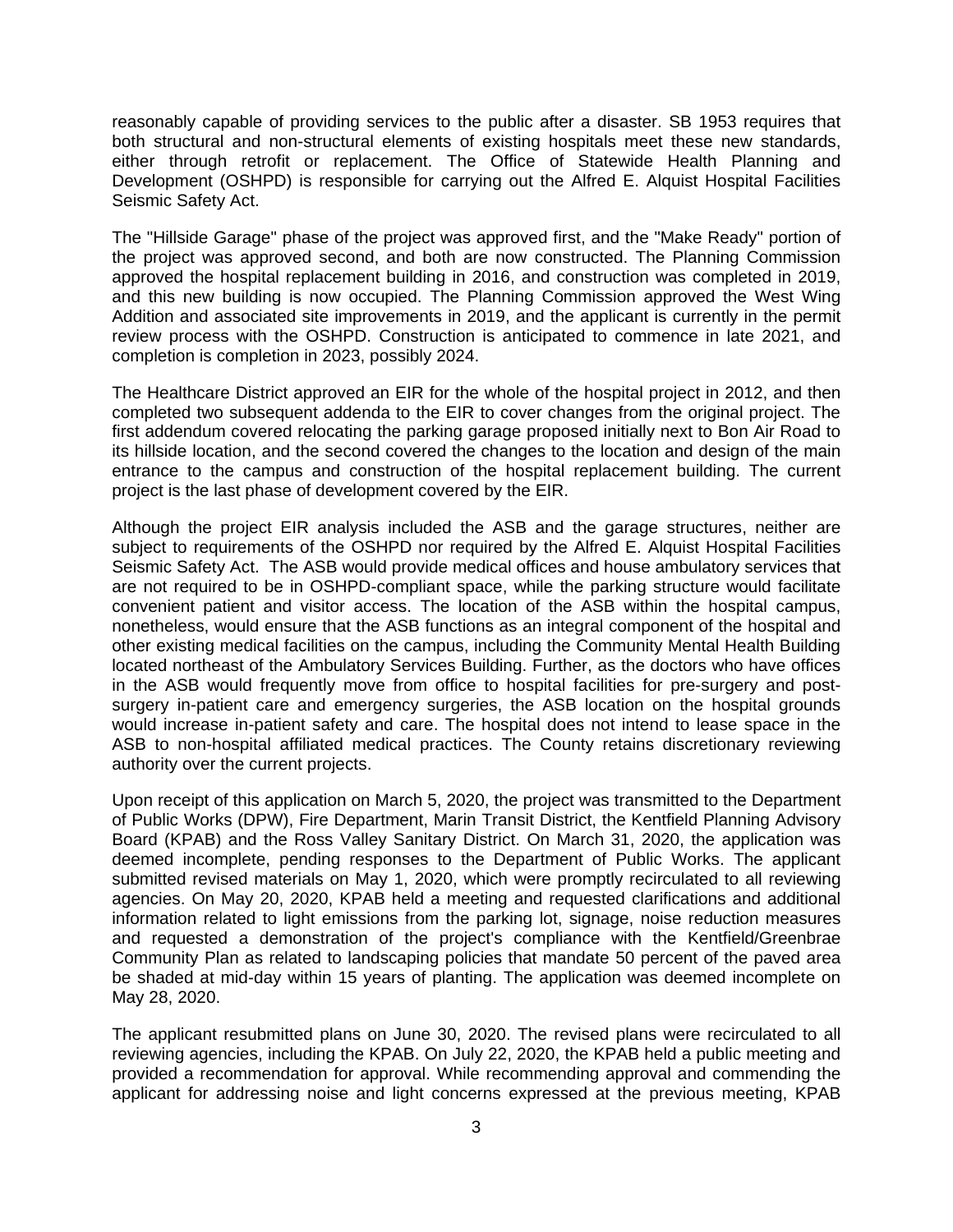expressed concerns about the safety of the circular drive exit from the hospital and suggested that a traffic light or other measure may be necessary to prevent left turn to Magnolia from the hospital campus. On August 1, 2020, the DPW requested additional information regarding parking calculations, the temporary construction structures, and the stormwater run-off. After the applicant provided additional comments, the application was deemed complete on September 30, 2020.

Following discussion with staff, the applicant mapped the existing underground utilities along the Bon Air Road frontage and throughout the parking lot and modified the landscape plan to account for the underground utilities. This revised landscape plan would ensure that a row of trees would be planted in a landscaping strip between the sidewalk and Bon Air Road but allow the spacing of those trees to be more informal to avoid unnecessary conflicts with underground utilities. The landscape plan would now include root barriers to eliminate intrusions to the underground utilities while protecting the trees. All tree-wells along Bon Air Road, and on campus where underground utilities exist, would be fitted with solid walls and geotextile wrapped lightweight fill at the bottom to prevent root intrusions to the sidewalks and the underground utilities. Landscaping would consist of 24-inches box Big Leaf Maple and Coast Live Oak trees. Additional landscape consisting of 24-inch box Coast Live Oak and Redwood trees would also be provided in the area currently occupied by construction trailers, which front Bon Air Road. The landscape is designed to screen the ASB building from adjacent properties as well as the public rights-of-way. Additionally, the applicant will remove and replace all trees in poor health with a similar native tree throughout the parking surface parking lot.

As it has in the past with the previous phases, including the Pre-Application review, the application has been referred to the Planning Commission because policy issues are at stake due to the scale of the development and the sensitivity of the area.

## **RECOMMENDATION**

Staff recommends that the Planning Commission review the administrative record, conduct a public hearing, and approve the Marin Hospital District Design Review based on the findings and subject to the conditions contained in the attached Resolution.

Attachments:

- 1. Recommended resolution
- 2. Kentfield Planning Advisory Board comments, dated May 20, 2020
- 3. Kentfield Planning Advisory Board comments, dated July 22, 2020
- 4. Revised partial landscape plan, submitted on November 11, 2020
- 5. Nighttime Perspectives, submitted on November 11, 2020
- 6. Project plans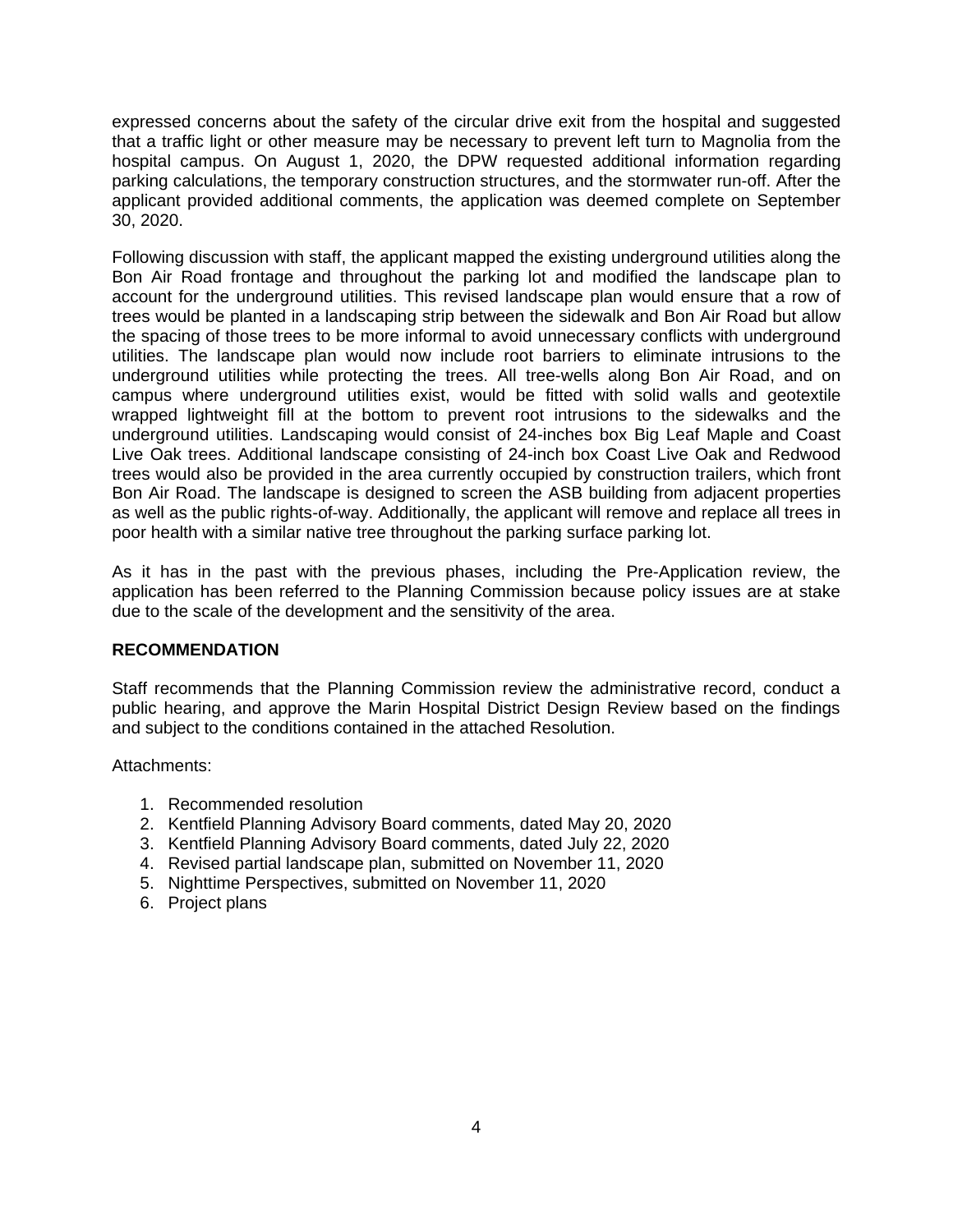#### **MARIN COUNTY PLANNING COMMISSION**

### **RESOLUTION NO. \_\_\_\_\_\_\_\_ A RESOLUTION APPROVING THE MARIN HOSPITAL DISTRICT AMBULATORY SERVICES BUILDING DESIGN REVIEW AND TREE REMOVAL PERMIT 250 BON AIR ROAD, GREENBRAE ASSESSOR'S PARCELS 022-010-37 AND 022-060-22**

\* \* \* \* \* \* \* \* \* \* \* \* \* \* \* \* \* \* \* \* \* \* \* \*

#### **SECTION I: FINDINGS**

1. **WHEREAS**, the applicant, Mr. Pietro Martinez, on behalf of Marin Hospital District, requests Design Review and Tree Removal approval to construct: (1) a five-story, 100,000 square-foot Ambulatory Services Building (ASB) with a ground-level footprint totaling approximately 20,000 square feet; (2) a six-level parking structure with a ground-level footprint totaling approximately 20,000 square feet, which would be constructed adjacent to the existing parking structure on an existing surface parking lot (the parking structure would displace 75 at grade parking stalls and provide 417 replacement parking stalls); and (3) a pedestrian bridge spanning Schultz Drive and connecting the parking structures with the ASB, which leads directly to the ASB lobby.

The proposed ASB would reach a maximum height of 72 feet above the surrounding grade, and the rooftop parapet screening the rooftop equipment would reach a maximum height of 86 feet above the surrounding grade. The exterior walls of the ASB would be located over 100 feet from all property lines. The parking structure would measure approximately 57 feet six inches to the sixth level parking deck. It would be topped with an approximately 12 foot six inch high solar array partially covering the roof parking area. As measured to the solar array cover, the parking structure would measure approximately 70 feet above the surrounding grade, and the exterior walls would have the following setbacks: 70 feet from the western front property line and over 100 feet from all other property lines.

The pedestrian bridge would consist of mainly steel and concrete and would span a distance of approximately 140 feet from the proposed parking structure to the second level of the proposed ABS, with a 16-foot clearance from the grade below. It would be 12 feet in width and would be painted white to match the color scheme throughout the hospital campus. Other improvements would also be entailed in this phase, including site grading (roughly 2,300 cubic yards of cut and 1,000 cubic yards of fill) to accommodate the new parking garage and ASB, tree removal, onand off-site landscaping, lighting, and wayfinding and identification signs. Landscaping would feature a combination of a variety of ground cover shrubs, ornamental trees, and maple trees, which and would be planted on-site as well as in a planting strip between the sidewalk and Bon Air Road as well as and the median on Bon Air Road. The project would remove trees that are located on areas where the proposed garage and ASB would be constructed. Additionally, trees that are in fair to poor health throughout the campisu parking lot would be removed and replaced with native trees. A total of 71 trees would be removed, of which five are marked as protected/heritage trees. Of those five protected/heritage trees, only two qualify as being in "good" and "fair health" and require replacement. The project will exceed this requirement by providing a total of 21 new trees, including Coast Live Oak, Redwood and Western Redbuds.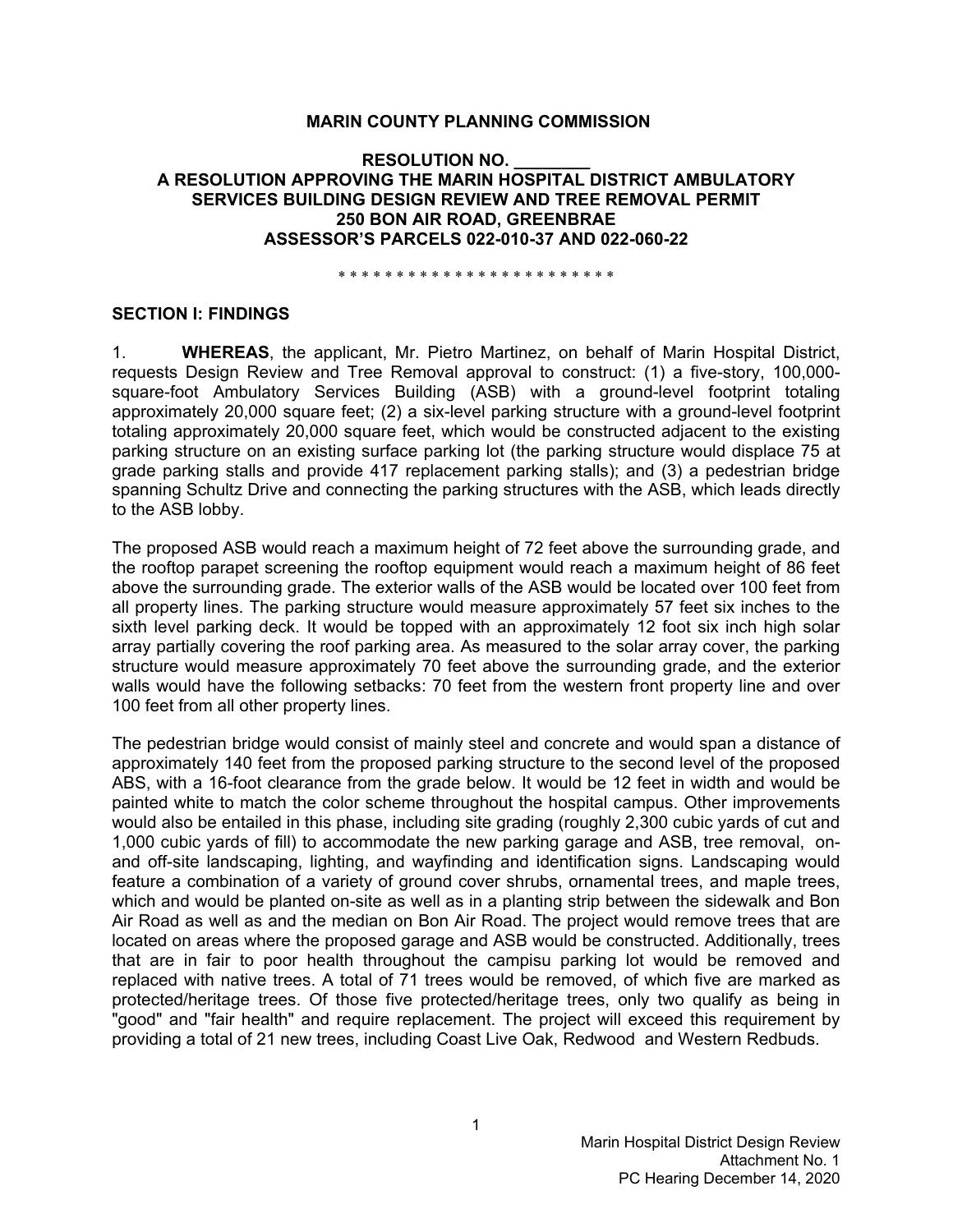The property is located at 250 Bon Air Road, Kentfield, further identified as Assessor's Parcel 022-010-37 and 022-060-22.

2. **WHEREAS**, the Marin Healthcare District adopted an EIR and subsequent addenda to the EIR prepared by the consulting firm Environmental Science Associates, which incorporated mitigation measures into the project. A second EIR addendum was completed in April 2015, which addressed modifications made to the project in 2015. As modified by the EIR addenda, all mitigations will be implemented by the Marin Healthcare District as approved.

3. **WHEREAS**, on December 14, 2020, the Marin County Planning Commission held a duly noticed public hearing to take public testimony and consider the project.

4. **WHEREAS**, the project is consistent with the goals and policies of the Marin Countywide Plan for the following reasons:

- **A.** The project is consistent with the CWP woodland preservation policy (BIO-1.3) because it would not entail the irreplaceable removal of a substantial number of mature, native trees. As documented in the arborist report prepared by Urban Forestry Associates, Inc., dated December 15, 2019, seven protected trees are located within the area of disturbance for the proposed ASB. An unhealthy Coastal Live Oak (*Quercus agrifolia*) and a dead Cypress (*Chamaecyparis obtusa*) will be removed and replaced, and the remaining trees will be provided with protection measures during construction.
- **B.** The project is consistent with the CWP special-status species protection policy (BIO-2.2) because the subject property does not provide habitat for special-status species of plants or animals.
- **C.** The project is consistent with the CWP natural transition and connection policies (BIO 2.3 and BIO 2.4) because it would not substantially alter the margins along riparian corridors, wetlands, bay lands, or woodlands.
- **D.** The project is consistent with the CWP stream and wetland conservation policies (BIO-3.1 and CWP BIO-4.1) because the proposed development would not encroach into any Stream Conservation Areas or Wetland Conservation Areas.
- **E.** The project is consistent with CWP water quality policies and would not result in substantial soil erosion or discharge of sediments or pollutants into surface runoff (WR-1.3, WR-2.2, WR-2.3) because the grading and drainage improvements would comply with the Marin County standards and best management practices required by the Department of Public Works.
- **F.** The project is consistent with CWP seismic hazard policies (CWP Policies EH-2.1, EH-2.3, and CD-2.8) because it would be constructed in conformance with County earthquake standards, as verified during the Building Permit review process, and the subject property is not constrained by unusual geotechnical problems, such as existing fault traces.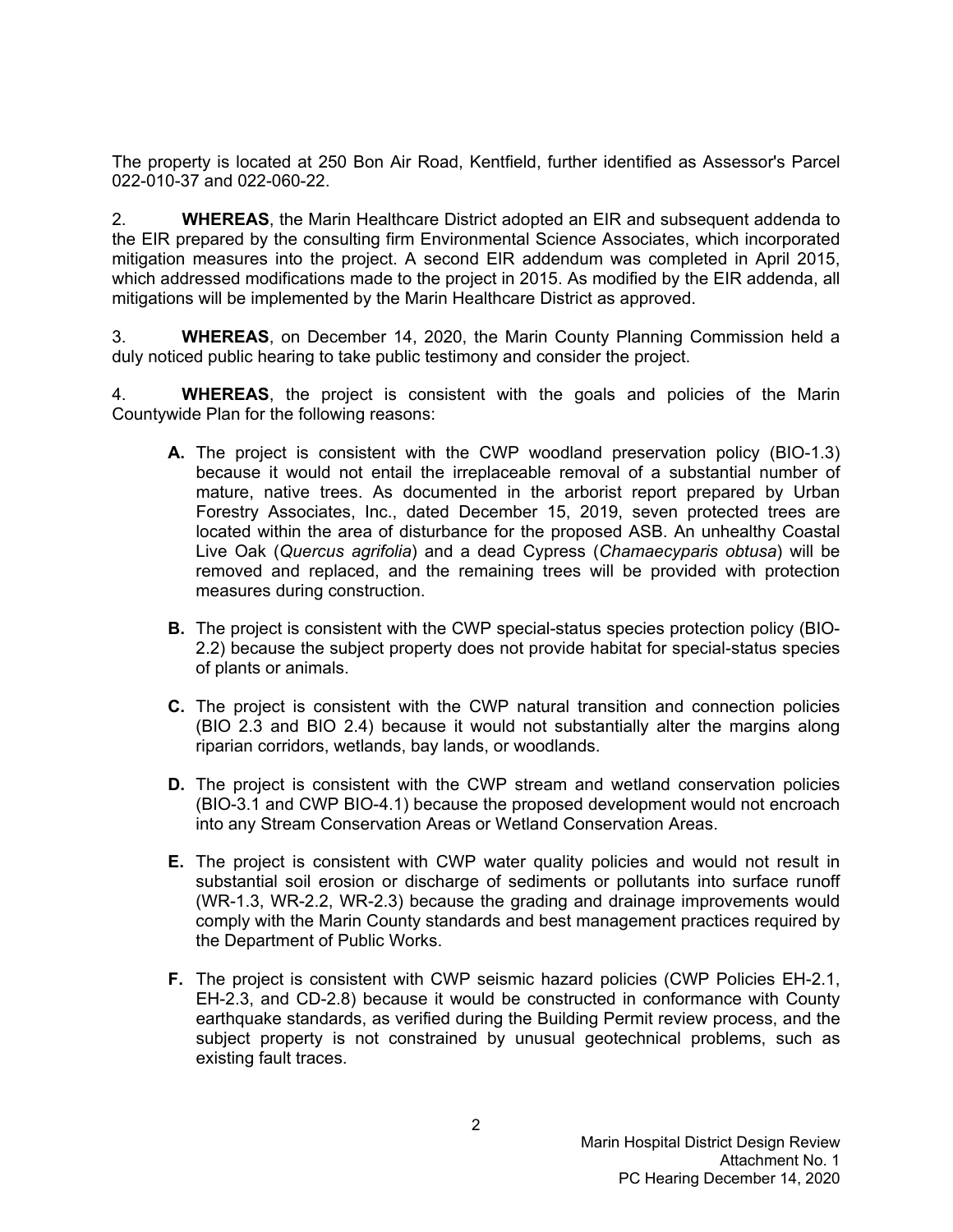- **G.** The project is consistent with CWP fire hazard management policies (EH-4.1, EH-4.2, EH-4.5) because it would meet all fire safety requirements, as verified by the local fire protection district during the review of the Building Permit application.
- **H.** The project is consistent with CWP aesthetic policies and programs (DES-4.1 and DES-4.e) because it would protect scenic quality and views of ridgelines and the natural environment from adverse impacts related to development.
- **I.** The project is consistent with CWP public facilities and design policies and programs (DES 4.b, DES 4.c) because it would fit within the context of the site's institutional use and minimize the perception of mass and bulk.

5. **WHEREAS**, the project is consistent with the goals and policies of the Kentfield/Greenbrae Community Plan. The Community Plan contains "Conservation and Development Standards," of which number 7 (page III-47) applies specifically to Marin General Hospital. "Modifications to Marin General Hospital should be permitted within the following guidelines:

- **A.** The hospital facility should continue to provide comprehensive medical services for Marin County.
- **B.** Building mass should be minimized visually by controlling the size and location of new structures to conform to the terrain. Views from the surrounding single-family neighborhoods, Creekside Park, and the Corte Madera Creek bicycle path should be protected.
- **C.** The garden on the southwest side of the hospital should be preserved if possible.
- **D.** Ample on-site parking must be provided both during and after construction.
- **E.** The lower parking lot should be improved with proper leveling, drainage, and landscaping such that 50% of the paved area will be shaded at mid-day within 15 years of planting."

The proposed project relates only to policies 7 A, B, D, and E. The proposed project would be consistent with Policy A because the development and construction management plan have been specifically prepared to minimize disruption of medical services and maintain an adequate provision of parking during the construction.

The proposed garage and ASB would be consistent with Policy B because both structures utilize the prevailing architectural design language expressed in the hospital campus development. The proposed ASB would be situated on the north side of the hospital's central/east wings and would face Bon Air Road. The window arrangements create relief patterns in the facades and further connect the proposed building to the hospital campus. The proposed ASB building is comparable with the hospital's existing development regarding overall size, height, and form.

Similarly, the proposed hillside garage would not only be attached to the existing hillside garage, but it would also be identical in height, bulk, and mass. Two sides of the garage would be screened from surrounding areas by the existing garage to the east and the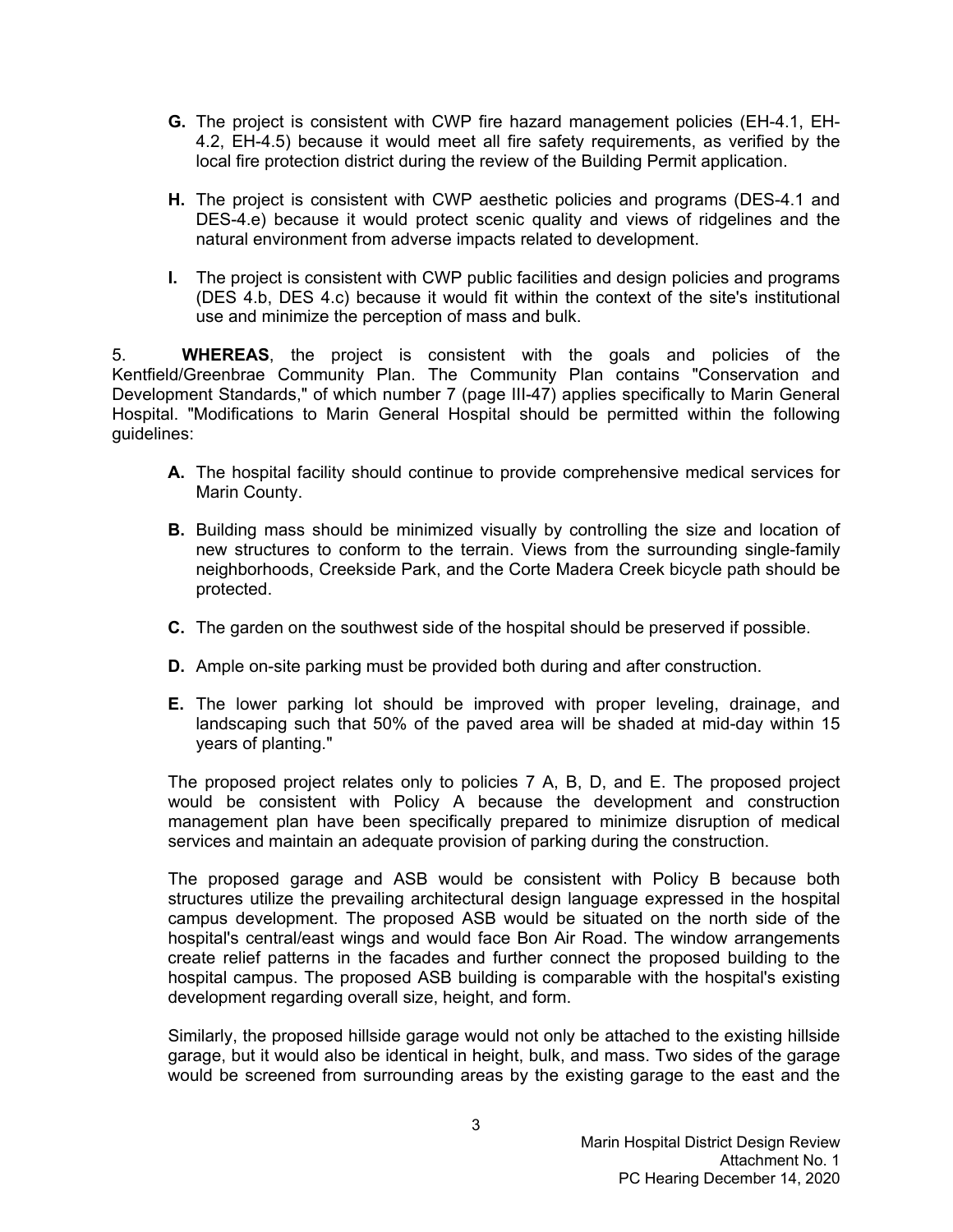retaining wall along the hillside façade. Views of the garage from Bon Air Road will also be screened by existing landscape and vegetation.

The project would also be consistent with Policy D because the proposed garage would be constructed next to the existing garage and in an area that was previously graded for surface parking. The proposed garage would displace 150 at grade surface parking stalls while providing 432 replacement parking stalls (417 in the parking structure and the remaining at grade parking). Construction of the proposed garage would address onsite parking shortfalls for patients, visitors, and staff at Marin General Hospital and reduce parking-related problems in the surrounding neighborhood by providing substantial additional on-site parking near the hospital entrance ASB. Further, it is necessary to build the proposed parking garage because the ASB building will remove existing surface parking spaces. Upon completion, the hospital will provide parking as envisioned on the hospital campus redevelopment plan, which was evaluated in the District's EIR.

The hospital campus would not be able to fully meet Policy E above partially due to existing underground utilities that limit landscaping opportunities and partially due to site constraints in that it is not possible to provide additional landscaping on the paved surface area without permanently removing surface parking and rerouting pedestrian pathways. According to the applicant's analysis, reviewed and confirmed by DPW, strict adherence to Policy E would require permanent removal of at least 37 parking stalls, which would be converted into planters for new trees. This would also require the relocation of existing utilities currently running under the site and serving the hospital, further complicating this project while forcing more hospital users to travel a farther distance from the parking structures. The applicants proposed a solution that would replace the interior parking lot trees that are all generally in poor health with new Coast Live Oaks and implementing a tree management plan to encourage mature growth and larger canopy coverage. This proposal brings the project into general conformance with this policy.

6. **WHEREAS**, the project is consistent with the mandatory findings for Design Review approval (Marin County Code Section 22.42.060).

**A. The proposed development complies with either the Single-family or Multifamily Residential Design Guidelines, as applicable, and the design and locational characteristics listed in Chapter 22.16 (Planned District Development Standards).**

Neither of the Residential Design Guidelines applies to the project because it is institutional in nature. However, the project is consistent with the Planned District Development Standards because it is designed to avoid adversely affecting natural resources or the local community's character.

The proposed ASB would be situated on the north side of the hospital's central/east wings and would face Bon Air Road. It would provide pedestrian entrances from the surface parking lot facing Bon Air Road and a proposed garage via a pedestrian bridge. All four elevations would feature dual-pane glazed windows, stucco wall finishes, and decorative shading louvers. A curtain-wall element spanning levels three to five at the south, east and west elevations is provided to add architectural interest, similar to the main Hospital Replacement Building and West Wing Addition.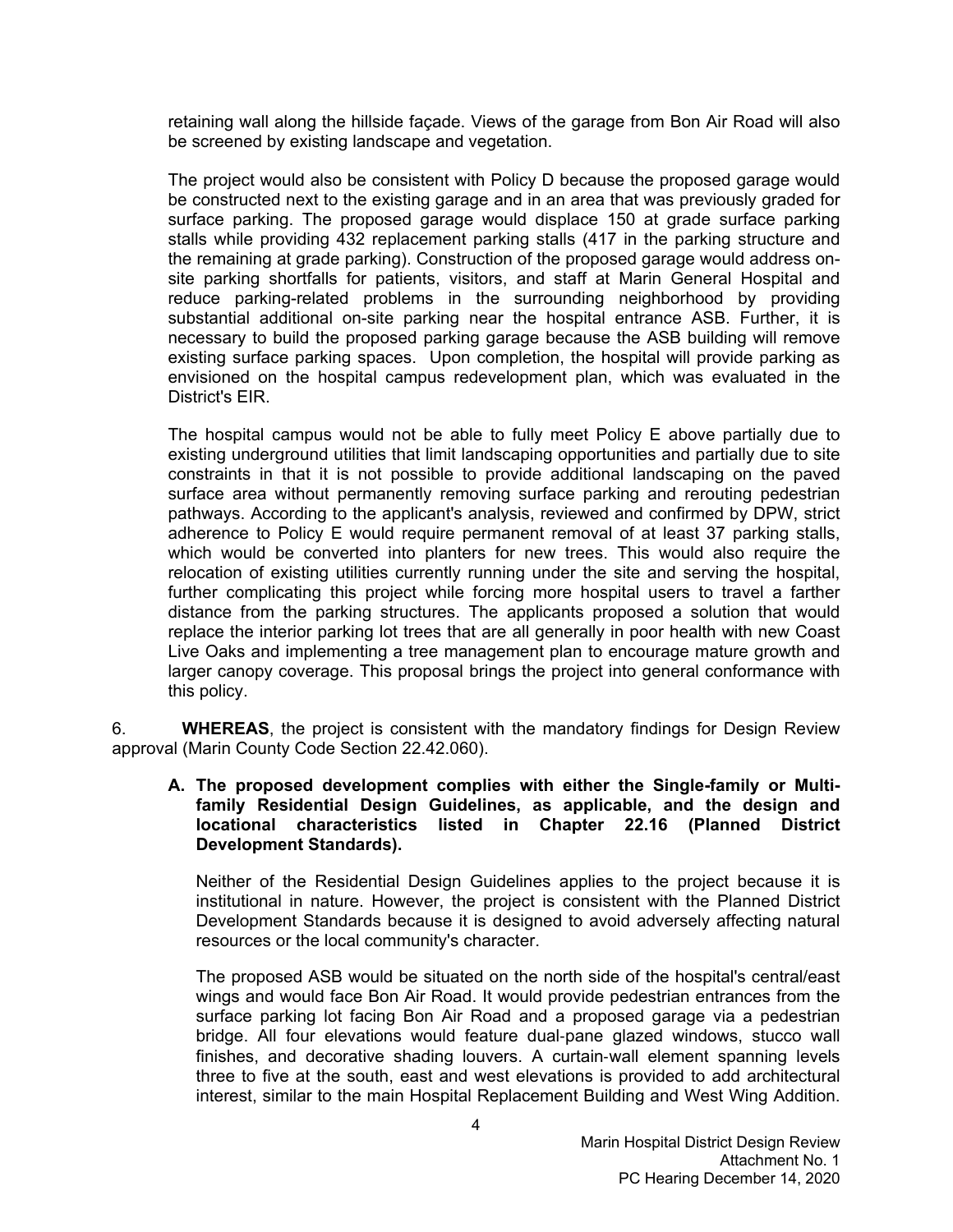The exterior colors and materials are designed to be integrated well into the rest of the campus architectural program. The ASB would be five-stories tall and would be similar in height to the other hospital structures on site.

The proposed six-level parking garage would be attached to the existing garage and would be identical in height, bulk, and mass. Two sides of the garage would be screened from view from surrounding areas by the existing garage to the east and the retaining wall along the hillside (north) façade. The south elevation would be more visible, but mainly from the hospital campus, and the north elevation would be visible from Bon Air Road as well as the hospital campus. The entire north elevation would feature aluminum louvers screening the exterior wall of the garage. The louvers would also assist in screening the interior light from the garage visible from the surrounding area.

A pedestrian bridge is proposed to connect the garage to the ASB. The bridge will be made of steel and concrete and would connect at the second level, minimizing pedestrian and vehicular interference while improving on-site circulation. It will be painted in white color to mimic the rest of the hospital color scheme.

### **B. The proposed development provides architectural design, massing, materials, and scale appropriate to and compatible with the site surroundings and the community.**

As discussed above, the proposed ASB would be situated on the north side of the hospital's central/east wings and would face Bon Air Road. The proposed bulk, mass, and materials reflect the prevailing architectural design features expressed in the hospital campus development. The window arrangements create relief patterns in the facades and further connect the proposed building to the hospital campus. The ASB building is compatible with the hospital's existing development regarding overall size, height, and form.

Similarly, the proposed hillside garage would not only be attached to the existing hillside garage, but it would also be identical in height, bulk, and mass. Two sides of the garage would be screened from surrounding areas by the existing garage to the east and the retaining wall along the hillside façade. Views of the garage from Bon Air Road will also be screened by existing and previously mandated tree plantings along the Bon Air Road frontage. Due to the site's steep slope and the location of the garage in a topographic bowl, the development would be appropriate for the site.

### **C. The proposed development results in site layout and design that will not eliminate significant sun and light exposure or result in light pollution and glare; will not eliminate primary views and vistas; and will not eliminate privacy enjoyed on adjacent properties.**

The ASB building will feature tinted low-emissive dual-pane glazing windows, wall finishes and decorative shading louvers. As a medical office building, the ASB will not be a 24-hour facility and will typically be open from 7:00 a.m. to 7:00 p.m. Any light pollution during after hours will be minimal and mainly caused by custodial staff. Most of the offices facing Bon Air Road will be outfitted with shading devices on the interior face (i.e., mecho shades). In addition, the ASB will be LEED Platinum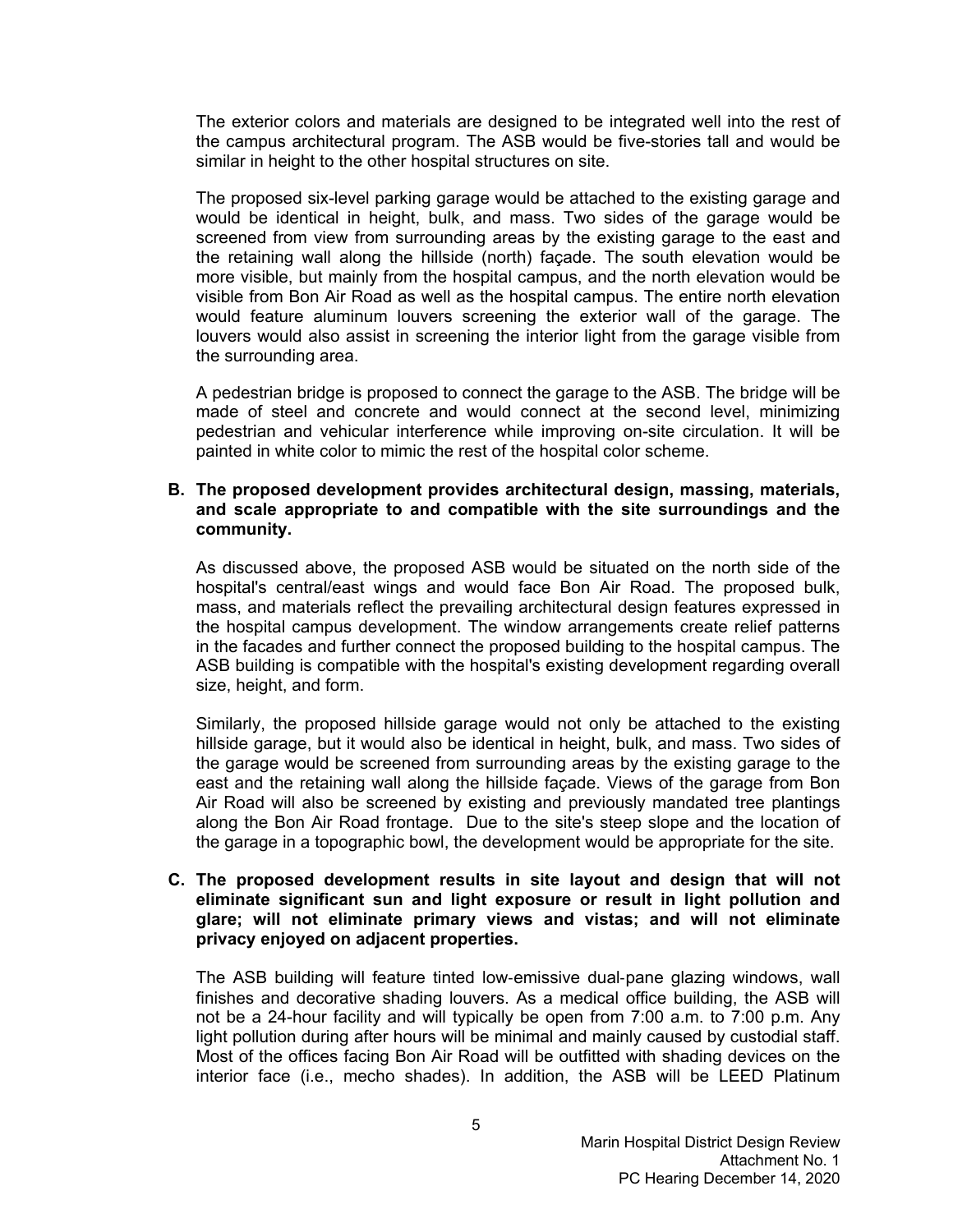certified, where natural daylighting is encouraged and, due to the orientation, this north face is the ideal location for indirect daylight via the glass curtain wall.

Due to the garage's location and orientation on the site, coupled with the distance to other properties surrounding the site, it would not obstruct any views from the surrounding area or affect sun exposure or privacy enjoyed on neighboring properties. The proposed garage is predominately shielded by the existing garage and the hillside facing the nearby residences. The entire north elevation facing Bon Air Road will be fitted with louvers to minimize light glare. Only minor lighting in parking areas will be added as part of this project. Existing site lighting will be removed within the footprints of the proposed structures. The only new lighting to the site will be the building perimeter lighting and lighting to the adjacent garage drop-off round-about.

Further, standard conditions of approval require all exterior lights to be downward directed to avoid unnecessary light pollution. Therefore, the project will not result in development that infringes upon the views, air, light, and privacy currently enjoyed by the surrounding neighbors.

### **D. The proposed development will not adversely affect and will enhance where appropriate those rights-of-way, streetscapes, and pathways for circulation passing through, fronting on, or leading to the property.**

The ASB and garage would be functionally integrated with the rest of the hospital campus while also being adequately separated from buildings on surrounding properties because the hospital campus is surrounded by wooded hillsides to the east and south and by Bon Air Road and Corte Madera Creek to the west. As a result, views from buildings on surrounding properties towards the ASB and Garage would be screened by the topography, existing development, and existing and proposed vegetation.

In addition, the overall hospital campus redevelopment proposal includes landscaping on the campus and along the frontage of the property, providing screening and visual/seasonal interest to the entire campus. The most visible area of landscaping would be along the frontage of Bon Air Road, as it is the primary entrance to the hospital, and the areas separating the uphill residences from the garage. Previous Planning Commission approvals allowed tree removal with a replacement plan to further enhance on- and off-site pedestrian experience. To continue the same landscape design along the entire Bon Air frontage and improve the streetscape, a condition of approval is imposed requiring additional trees be planted in the landscaping strip between the sidewalk and the street.

The current project would also enhance access by providing a bridge between the ASB and the garage. This will minimize interference with vehicular circulation. Additionally, previous approvals include significant off-site improvements, including a mid-block crossing, landscaping in the median located along Bon Air Road, ADA compliant path of travel from the existing bus stops to the proposed hospital entrances.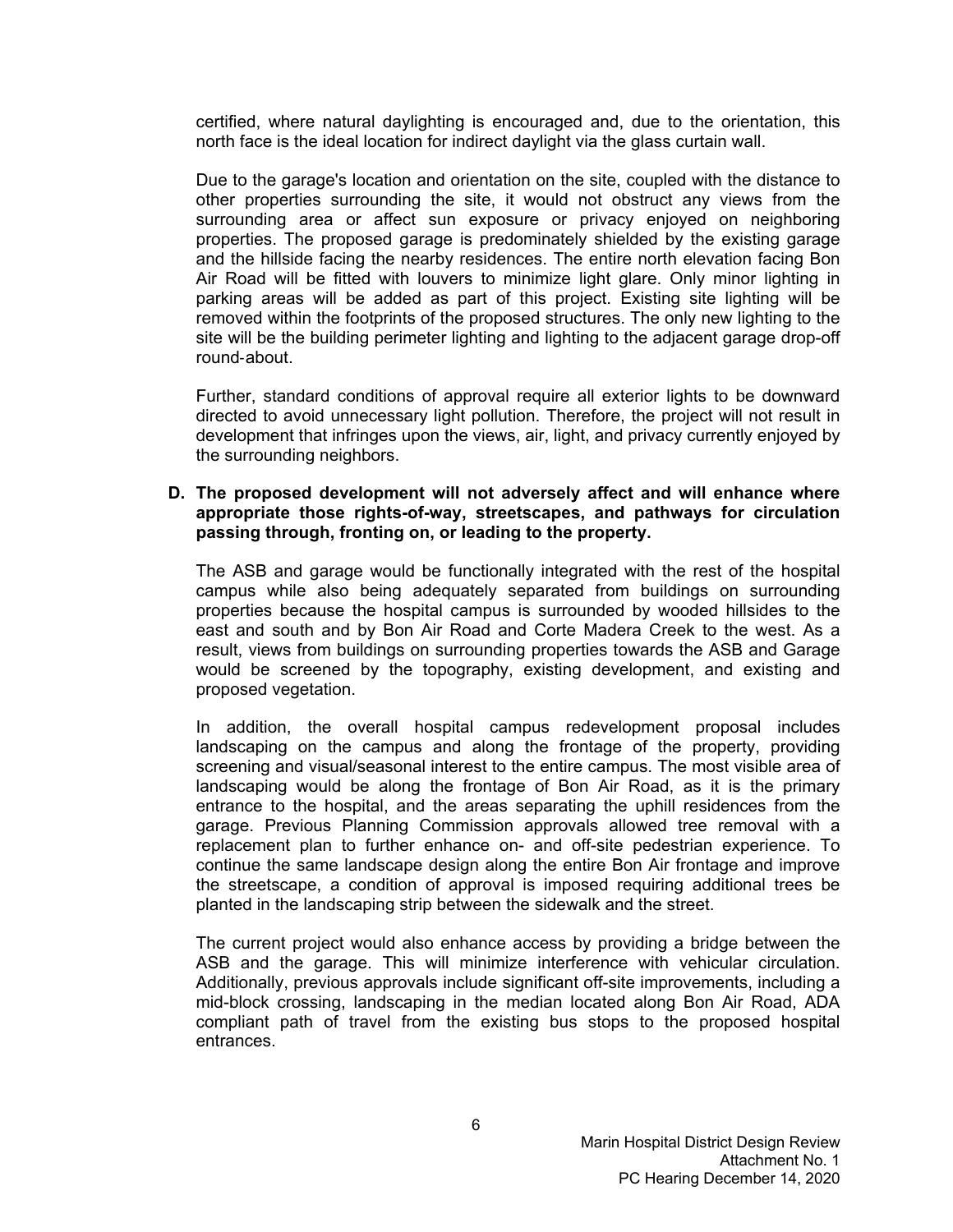### **E. The proposed development will provide appropriate separation between buildings, retain healthy native vegetation and other natural features, and be adequately landscaped consistent with fire safety requirements.**

Both the ASB and the garage would be visible from the Bon Air Road and Corte Madera Creek to the west, and will alter views to the campus from off-site locations. Landscaping required by previous approvals, and also required as a condition of approval of this application, would adequately screen the project from off-site locations. As documented in the partial revised landscape plan submitted on November 11, 2020, existing underground utilities have been mapped, and the landscape plan has been adjusted to account for the underground utilities. This revised landscape plan would ensure that a row of trees would be planted in a landscaping strip between the sidewalk and Bon Air Road, but allow the spacing of those trees to be more informal to avoid unnecessary conflicts with underground utilities. The landscape plan would now include root barriers to eliminate intrusions to the underground utilities while protecting the trees' health and well-being. All treewells along Bon Air Road, as well as on campus where underground utilities exist, would be fitted with solid walls and geotextile wrapped lightweight fill at the bottom to prevent root intrusions to the sidewalks and the underground utilities. Landscaping along the Bon Air Road frontage would consist of 24-inch box Big Leaf Maple and Coast Live Oak trees, spaced approximately 25 feet apart. Additional landscape, consisting of 24-inch Coast Live Oak, Redwood trees, and shrubs, would be provided in the area currently occupied by construction trailers, which front Bon Air Road.

Although the proposed structures are adequately separated from buildings on surrounding properties because the campus is surrounded by wooded hillsides to the east and south and Bon Air Road and Corte Madera Creek to the west, additional landscaping along Bon Air Road is necessary to further screen the proposed project. In particular, large trees such as Big Leaf Maple, Live Oak and Red Maple trees enhance the site and reduce off-site impacts to neighboring properties. Installation of root barriers would ensure the safety of the underground utilities while providing adequate protection for the trees to flourish to maturation. Once fully grown, the large trees would screen the hospital from off-site locations. With this modification, the proposed project will be harmonious with the site's institutional character in that the proposed structures will be functionally integrated and connected to the hospital campus.

7. **WHEREAS**, the project is consistent with the mandatory findings for Tree Removal Permit approval (Marin County Code Section 22.62.050).

In considering a Tree Removal Permit application, the decision authority may only grant approval or conditional approval based on a finding that removal of the tree(s) is necessary for the reasonable use and enjoyment of land under current zoning regulations and Countywide Plan and Community Plan (if applicable) policies and programs, taking into consideration the following criteria:

## **A. Whether the preservation of the tree would unreasonably interfere with the development of land.**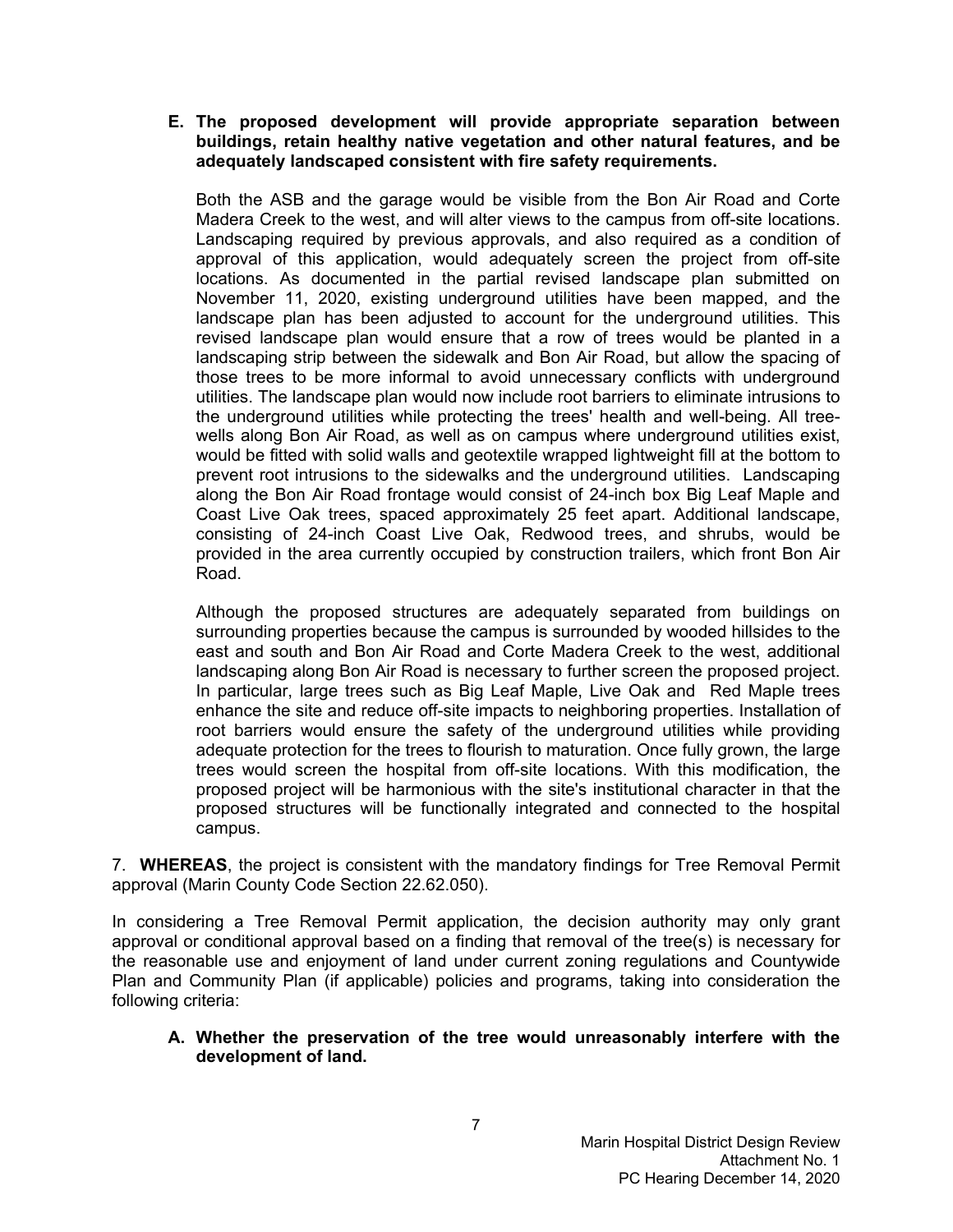Tree removal is necessary to accommodate the proposed garage and ASB. A total of 71 trees will be removed, of which five are designated as protected/heritage trees. Of those five protected/heritage trees, only two trees are classified as being in "good" to "fair health" and require replacement. The project replaces the five protected heritage trees with 21 new trees (including 11 oaks and ten western redbuds), with 15 western redbuds replacing landscape parking lot trees (outside of ASB the project boundary). Overall, the project will provide additional 36 trees planted throughout the campus. Additionally, as conditioned herein, the project would provide additional landscaping along the Bon Air Road frontage.

#### **B. The number, species, size and location of trees remaining in the immediate area of the subject property.**

The hillside around the hospital would continue to have a substantial number of native trees, which would be protected from damage by mitigation measures that are incorporated into the project such as installing tree protection fencing. Further, the applicant would replace all the trees that require Tree Removal Permit to remove with native trees to be replaced on site. Additionally, the project will provide 36 trees planted throughout the campus as well as landscaping along the Bon Air Road. The project will also provide additional landscape once the construction trailers are removed.

#### **C. The number of healthy trees that the subject property can support.**

A total of 36 trees are proposed with the current scope of work, and the majority of those trees would be native. It is unlikely that the site can support more trees than what is propsoed without becoming overcrowded and compromising woodland health. Because this is the last phase of the campus redevelopment plan, it is prudent that the applicants ensure all trees are in good health at the conclusion of the construction. To ensure the landscape plan is implemented as previously conditioned, and as modified herein, conditions of approval require that the applicant replaces any tree deemed in poor health that is removed with new Coast Live Oaks. Implementation of this conditional of approval would further preserve and maintain trees throughout the campus once construction is completed.

#### **D. The topography of the surrounding land and the effects of tree removal on soil stability, erosion, and increased runoff.**

The erosion control plan, drainage improvements, stormwater treatment features, and additional landscaping would ensure that stability, erosion, and runoff would be adequately addressed.

### **E. The value of the tree to the surrounding area with respect to visual resources, maintenance of privacy between adjoining properties, and wind screening.**

Installation of the proposed landscaping plan, as modified herein, and tree replacement would minimize the adverse effects of the tree removal to the surrounding area and enhance the screening of development.

**F. The potential for removal of a protected or heritage tree to cause a significant adverse effect on wildlife species listed as threatened or endangered by State**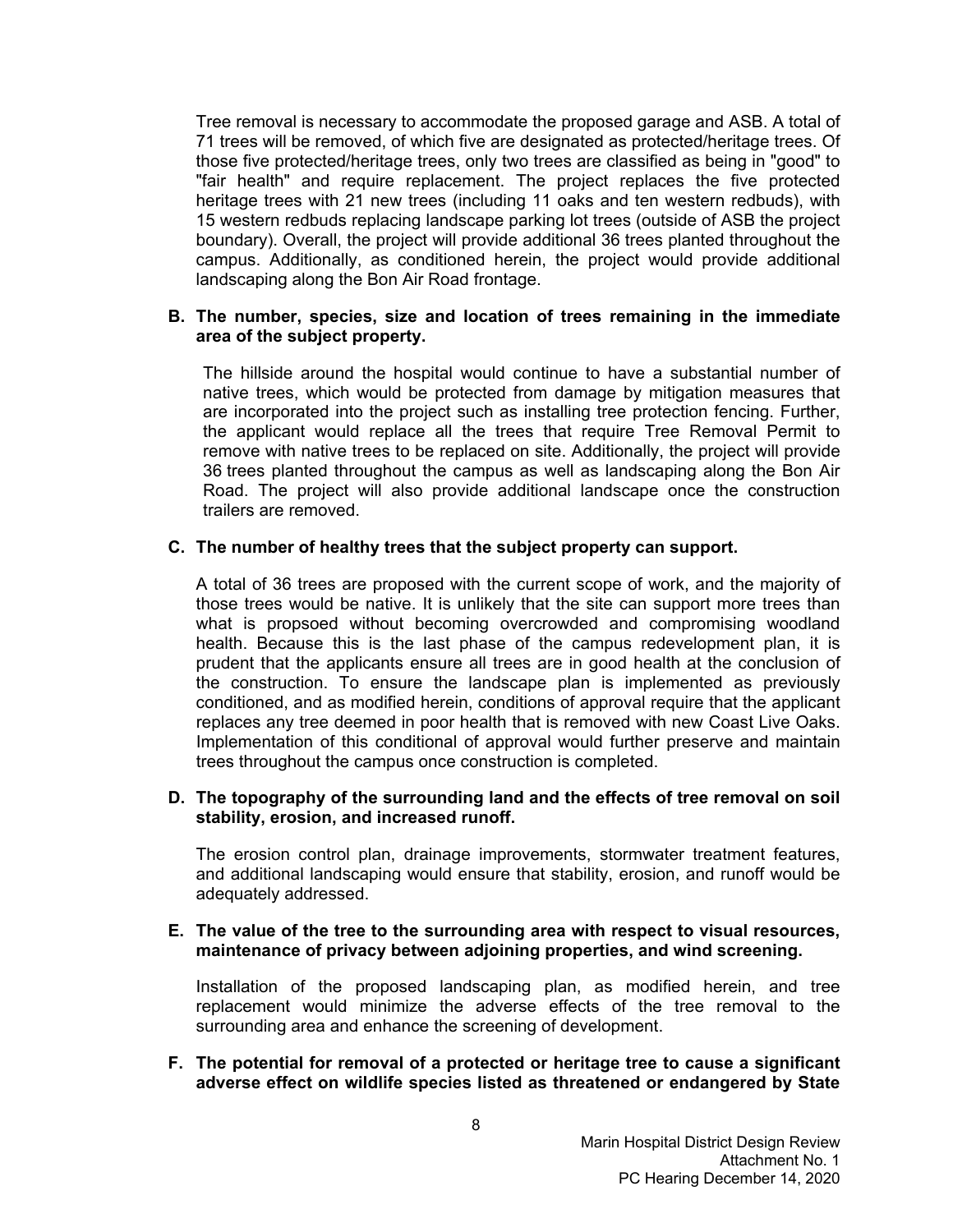### **or Federal resource agencies in compliance with the California Environmental Quality Act (CEQA).**

The proposed tree removal was evaluated in the project EIR, and feasible mitigation measures have been incorporated into the project by the applicant to reduce the environmental impacts from the tree removal to a less than significant impact.

**G. Whether there are alternatives that would allow for the preservation of the tree(s), such as relocating proposed improvements, use of retaining walls, use of pier and grade beam foundations, paving with a permeable substance, the use of tree care practices, etc.**

Alternative locations for the parking and ASB were evaluated in the project EIR and subsequent EIR addendum, but were considered to have greater impacts on the community than the proposed project. In particular, locating the garage and surface parking lot on the hillside screens it from public view, whereas locating it next to Bon Air Road would adversely affect the character of the local community.

## **SECTION II: ACTION**

NOW THEREFORE, BE IT RESOLVED that the project described in condition of approval 1 is authorized by the Marin County Planning Commission and is subject to the conditions of project approval.

This decision certifies the proposed project's conformance with the requirements of the Marin County Development Code and in no way affects the requirements of any other County, State, Federal, or local agency that regulates development. In addition to a Building Permit, additional permits and/or approvals may be required from the Department of Public Works, the appropriate Fire Protection Agency, the Environmental Health Services Division, water and sewer providers, Federal and State agencies.

## **SECTION III: CONDITIONS OF PROJECT APPROVAL**

NOW, THEREFORE, BE IT RESOLVED that the Marin County Planning Commission hereby approves the Marin Hospital District Design Review subject to the conditions listed below.

## **CDA-Planning Division**

1. This Marin Hospital Design Review approval authorizes the construction of (1) a five-story, 100,000-square-foot Ambulatory Services Building (ASB) with ground-level footprint totaling approximately 20,000 square feet; (2) a six-level parking structure with ground-level footprint totaling approximately 20,000 square feet, which would be constructed adjacent to the existing parking structure on an existing surface parking lot. The parking structure would displace 75 at grade parking stalls and provide 417 replacement parking stalls; and (3) a pedestrian bridge spanning Schultz Drive and connecting the parking structures with the ASB and leads directly to the ASB lobby.

The proposed foot ASB would reach a maximum height of 72 feet above the surrounding grade, and rooftop equipment screening parapet would reach a maximum height of 86 feet above the surrounding grade. The exterior walls would provide over 100 feet of setback from all property lines. The parking structure would measure approximately 57 feet six inches to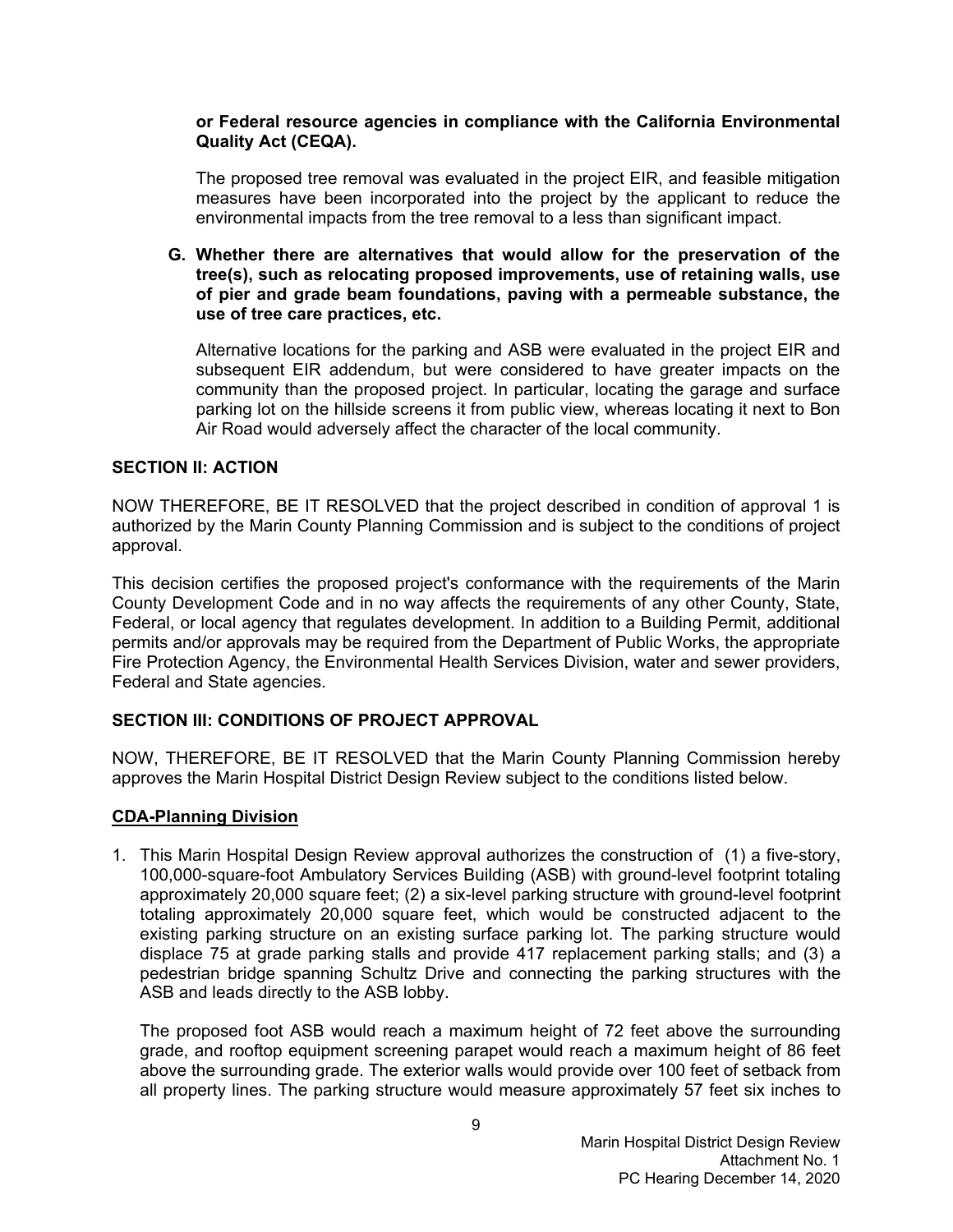the sixth level parking deck, and an approximately 12 feet six inches high solar array will partially roof parking area. As measured to the solar array cover, the parking structure would measure approximately 70 feet above surrounding grade, and the exterior walls would have the following setbacks: 70 feet from the western front property line and over 100 feet from all other property lines.

Other improvements would also be entailed in this phase, including site grading (roughly 2,300 cubic yards of cut and 1,000 cubic yards of fill) to accommodate the new parking garage and ASB, tree removal, on- and off-site landscaping, lighting, and wayfinding and identification signs. Landscaping would feature a combination of a variety of ground cover shrubs, ornamental trees, native maple trees, which and would be planted on-site as well as around the perimeter of the property and the median on Bon Air Road. (The project will remove mostly existing parking lot trees that are in fair to poor health where the future ASB & garage footprints will be. A total of 71 trees will be removed, of which 5 are marked as protected/heritage trees. Of those 5 protected/heritage trees, only 2 qualify in "fair health" and require replacement. The project will exceed this requirement by providing a total of 21 new trees, including 11 oaks & 10 western red buds.)

- 2. Plans submitted for a Building Permit shall substantially conform to plans identified as Exhibit A, entitled "Ambulatory Service Building," consisting of 95 sheets prepared by Perkins Eastman LBL, McCarthy Building Companies, KPFF Consulting Engineers, SWA, and Mazetti, received in final form on July 1, 2020 and November 11, 2020, and on file with the Marin County Community Development Agency, except as modified by the conditions listed herein.
	- a. The landscape plan shall incorporate all previously approved landscape plans, as well as modifications included the revised partial landscape plans submitted on November 11, 2020. Specifically, the applicant shall submit a comprehensive revised landscaping plan, illustrating landscaping in the entire length of the strip located between the sidewalk and the street, along Bon Air Road, south of the main access up to the point where the existing Redwood trees are growing.
	- b. Landscaping in the entire length of the strip located between the sidewalk and the street, along Bon Air Road, shall be a combination of 24 inch box Coast Live Oak and Big Leaf Maple, and shall be fitted with root barrier features as detailed in revised landscape plan submitted on November 11, 2020.
	- c. Landscaping shall be provided in the area currently occupied by construction trailers, which front Bon Air Road. Landscaping shall consist of a combination of 24" Coast Oak, Redwood trees, and shrubs.
	- d. All landscaping shall be maintained by a permanent automatic irrigation sprinkler system.
	- e. Any unimproved rights-of-way contiguous with the property shall be landscaped by the applicant and incorporated into the required landscape plan.
	- f. Prior to issuance of a certificate of occupancy of whichever structure is built last, the applicant shall have all trees throughout the campus inspected by a licensed arborist. All trees generally deemed in poor health shall be removed and replaced with a similar native tree. In addition, the applicant shall implement a tree management plan to